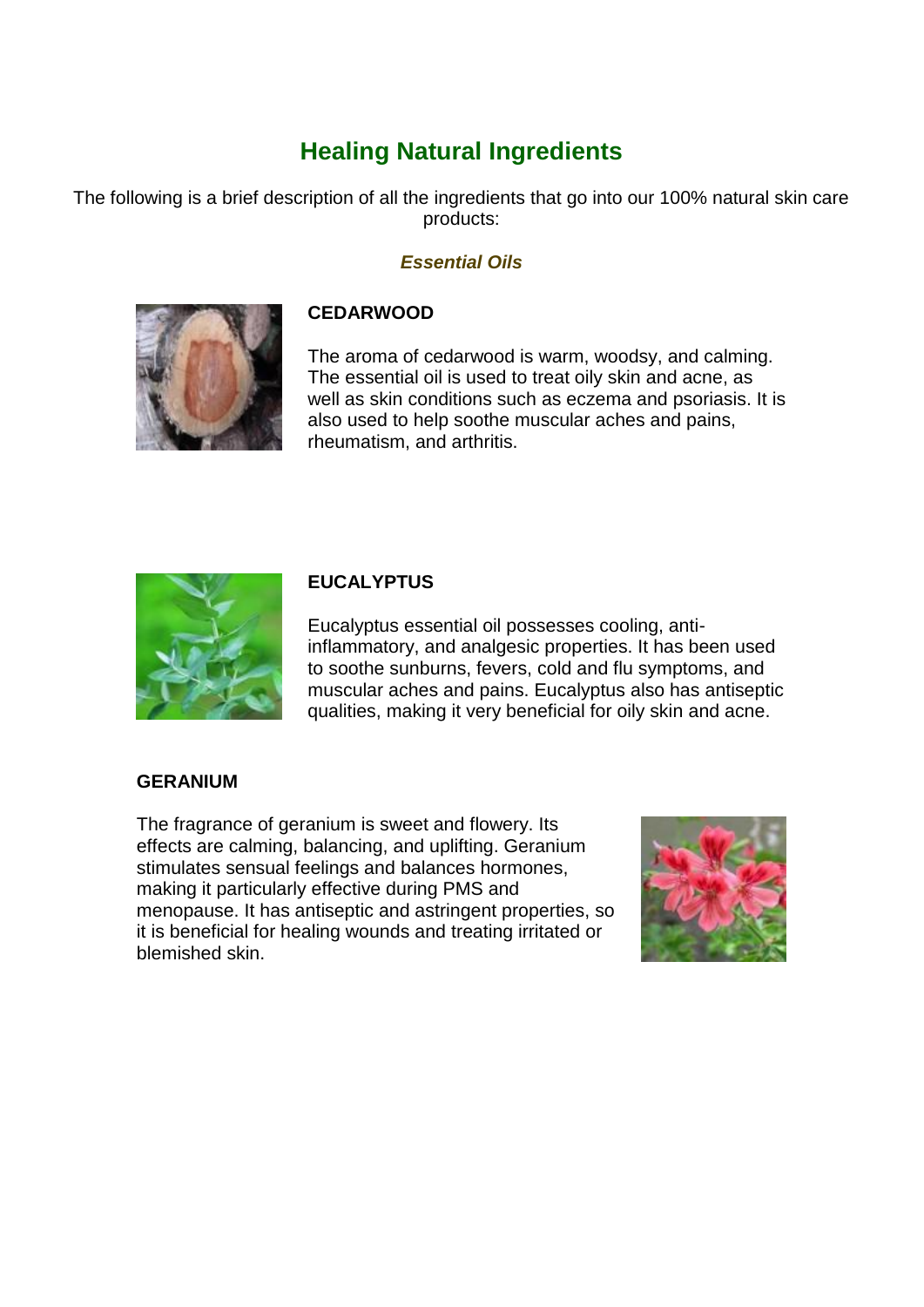#### **GINGER**



Ginger warms and strengthens the body. According to Chinese medicine, ginger regulates moisture and raises body temperature. It has therefore been used to treat ailments thought to be exacerbated by cold and dampness such as flus, colds, rheumatism, headaches, and muscle tension. Ginger has antiseptic properties so it may be a useful preventive remedy for infectious illnesses.

# **LAVENDER**

The botanical name for lavender, *lavandula*, comes from the Latin word lavare, meaning "to wash". It has a pure, clean fragrance and is one of the most popular essential oils used in aromatherapy today. Lavender is well tolerated and beneficial for all skin types. It possesses antiseptic and analgesic properties, and is used to effectively treat burns, cuts, insect bites, problem skin, headaches, and asthma. It has also traditionally been used to treat psychological problems such as stress, insomnia, depression, fear, and irritability.



#### **LEMONGRASS**



The fragrance of lemongrass is refreshing and mentally stimulating - a great aid for those who have trouble getting started in the morning. The essential oil helps tighten weak connective tissue and strengthens blood vessels, which may help prevent varicose veins. It is also beneficial for the treatment of bruises, pulled ligaments, and swollen tissue. Lemongrass has astringent properties so is helpful for treating oily skin and reducing the look of large pores.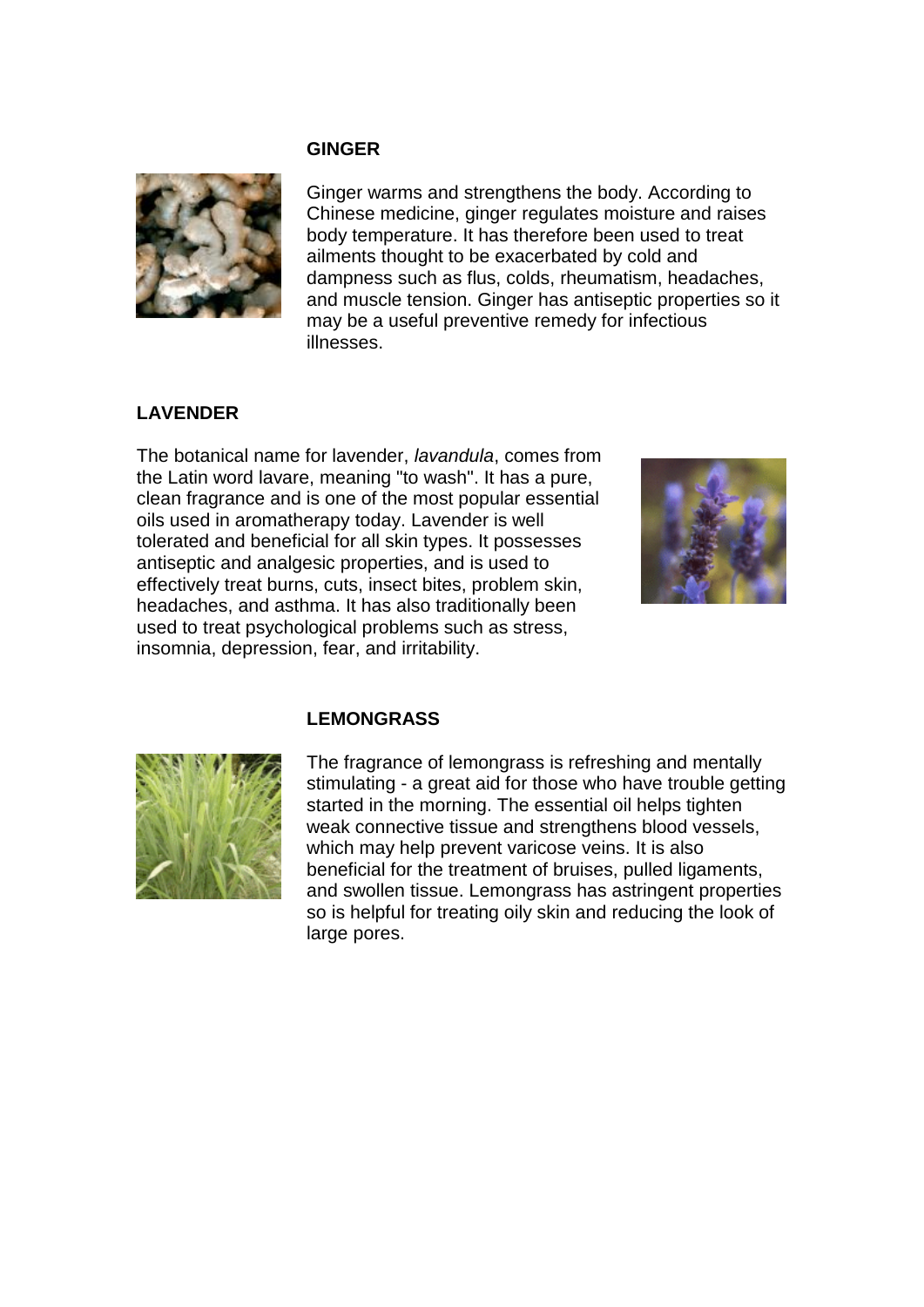#### **PEPPERMINT**

Peppermint has a fresh, clean fragrance that clears the head and refreshes the spirit. The essential oil has antiseptic properties, which may be helpful for relieving cold and flu symptoms. Used topically, peppermint essential oil provides relief from muscle and joint pain. It is also beneficial for soothing tired, swollen, blemished skin, and insect bites.





#### **ROSEMARY**

Rosemary essential oil acts as a stimulant for both the mind and body. The scent is said to improve mental capacity and clarity, and aid concentration. Physically it helps to stimulate circulation as well as soothe headaches, arthritis, rheumatism, and muscular sprains. Its astringent properties make it suitable for oily skin.



# **SWEET ORANGE**

The fragrance of sweet orange is refreshing and uplifting. It helps to calm, relax, and rejuvenate, and its influence on mood is positive and joyful. Sweet orange essential oil is very beneficial for dry, irritated, or acne-prone skin. It also has regenerative properties, making it useful for treating rough, aging skin, and cellulite.

# **TEA TREE**

Tea tree essential oil is an extremely powerful immune stimulant. It can help fight all three categories of infectious organisms (bacteria, fungi, and viruses). Some common uses include the treatment of athlete's foot, warts, cold sores, skin infections, insect bites, diaper rash, and burns. It is also excellent for oily, blemished skin, and acne.

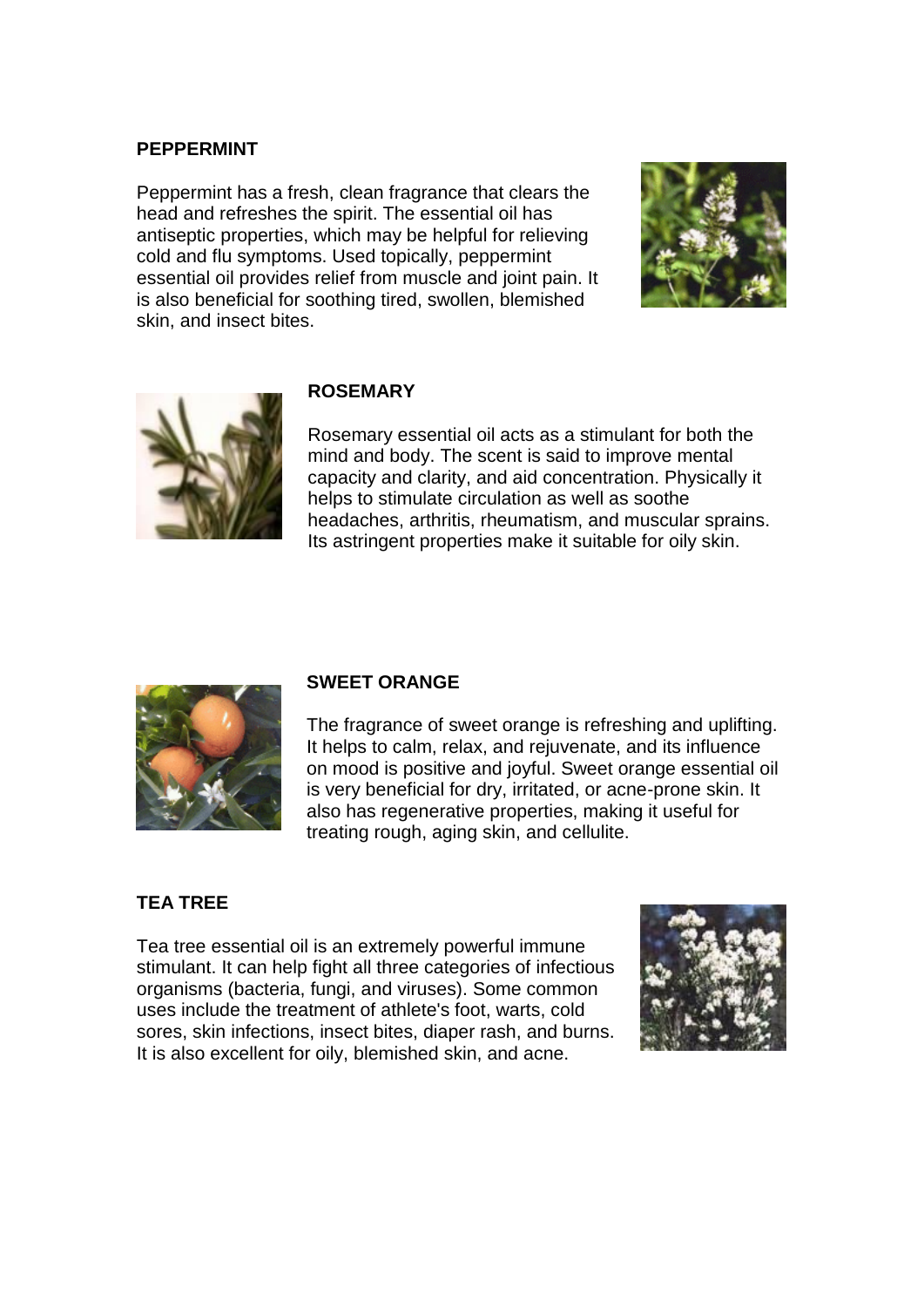# **VANILLA**



Vanilla is a member of the orchid family and is native to Mexico and Central America. It is a beautiful climbing vine that can grow up to 25 metres high. The essential oil is extracted from the vanilla bean or pod, which is first cured and fermented. The extremely popular aroma of vanilla is both relaxing and comforting. It is also considered to be a sensual aphrodisiac.

# **YLANG YLANG**

In Malayan, ylang ylang means "flower of the flowers", and indeed no tree produces blossoms with a sweeter fragrance. The aroma stimulates the part of the brain that releases endorphins and has therefore been used to reduce pain, as an antidepressant, and as an aphrodisiac. Beneficial for all skin types, ylang ylang has a toning and stimulating effect on the skin.





# **COCONUT OIL**

Coconut oil is derived from the meat of a coconut. At room temperature it is a solid white substance. It is used in soap making primarily for its ability to produce a hard, long lasting bar of soap with lots of lather.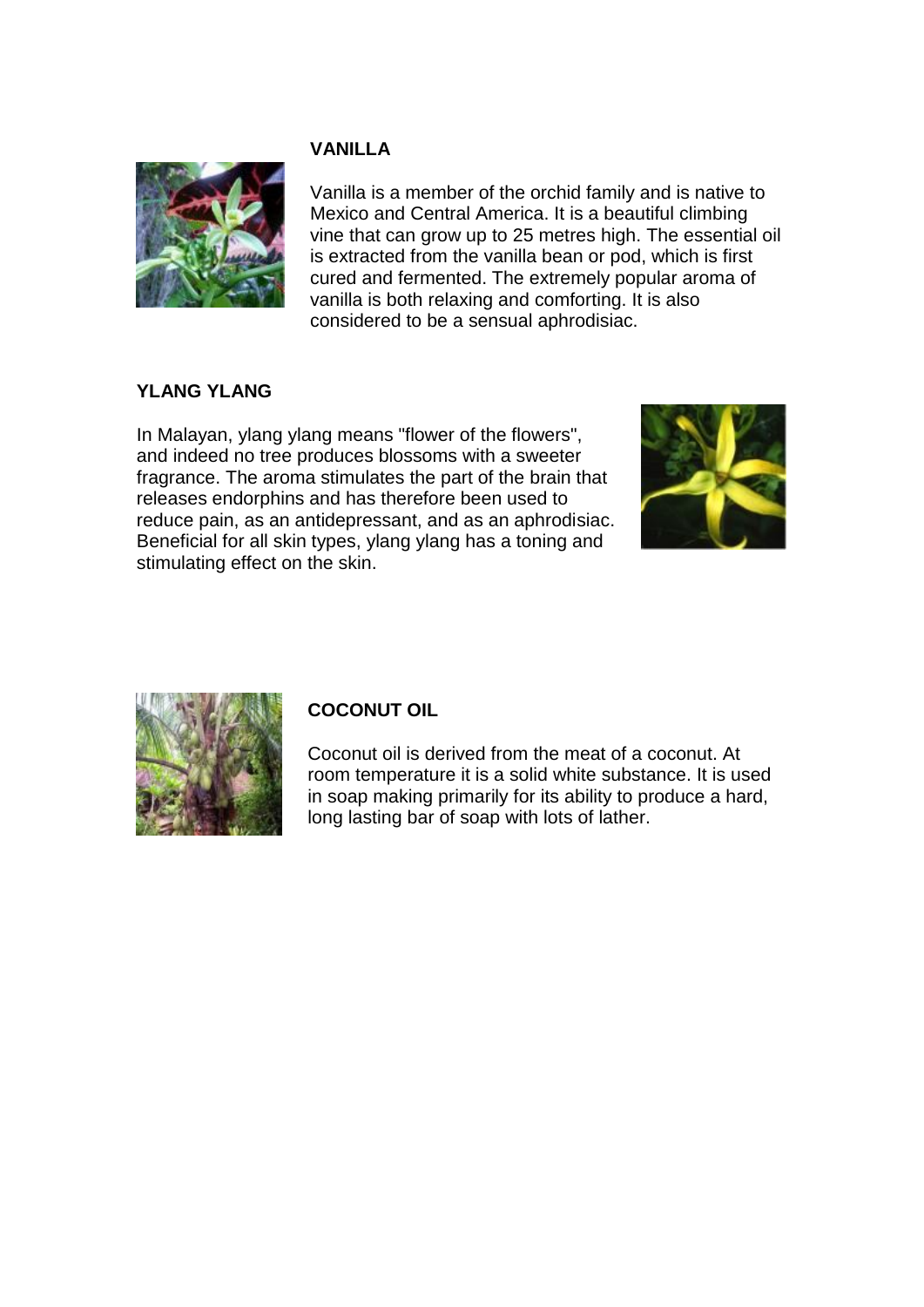#### **HERBS & SPICES**

Certain herbs and spices have been added to some of our products for added texture, and/or as natural colourants. These include rosemary and peppermint leaves, lavender buds, aniseed, cocoa powder, turmeric, and paprika.



#### **HONEY**

Honey is one of nature's finest moisturizers. It is a humectant, meaning it draws moisture from the air. When applied topically, honey's humectant qualities help keep skin moist and elastic, and give the complexion a soft, dewy glow. Honey has been shown to inhibit the growth of certain bacteria, making it useful in the treatment of acne. Studies have also revealed that honey has significant natural antioxidant properties.



# **OATMEAL**

Oatmeal is a natural exfoliant that has been clinically proven to effectively soothe and heal dry, irritated, itchy skin. Those who suffer from psoriasis and eczema find that not only does oatmeal provide relief from the itching, but it can also alleviate some of the redness and pain. It is also excellent for children suffering from Chicken Pox.

# **OLIVE OIL**

Olive oil is a wonderful moisturizer with exceptional disinfecting and wound-healing properties. When applied topically, it is beneficial for dehydrated, sore, itchy skin, and can help prevent stretch marks during pregnancy. It has also been used to alleviate the pain of rheumatism.

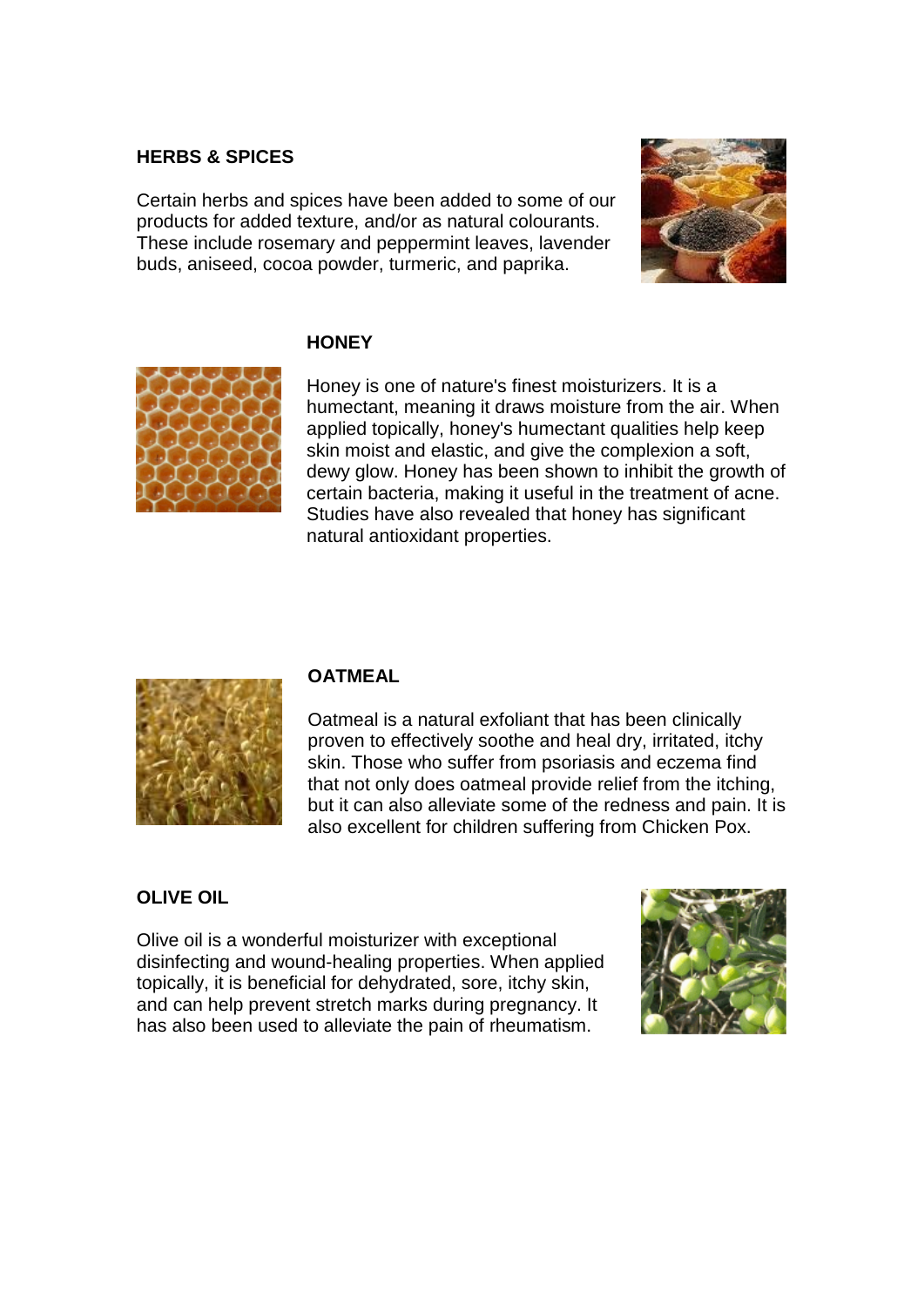

# **PALM OIL**

Palm oil is used in soap making to help enhance the hardness of the bar, as well as to produce a mild, longlasting lather full of bubbles.

# **SHEA BUTTER**



Derived from the African Karite tree, shea butter is an amazing moisturizer with anti-inflammatory and healing properties. With large amounts of vitamins A and E, it helps heal small wounds and reduces scarring. It is also useful for burns, rashes, eczema, stretch marks, and severely dry skin. Shea butter is very well tolerated by the skin, and is gentle enough for babies and those with extra sensitive skin.

# **SODIUM HYDROXIDE**

Sodium hydroxide (lye) is a caustic alkaline substance needed to make soap. When a solution of water and lye is mixed with oils, the molecules of the alkali join with the molecules of the fatty acids, and a chemical reaction called saponification occurs. The result is an entirely new substance - soap! The process is completed after the soap has been allowed to cure for at least four weeks. By that time, all of the lye has reacted out and there is none left in the final product.





# **SUNFLOWER OIL**

Sunflower oil contains high levels of vitamin E and essential fatty acids. When added to soap, it provides light skin conditioning and rinses clean.